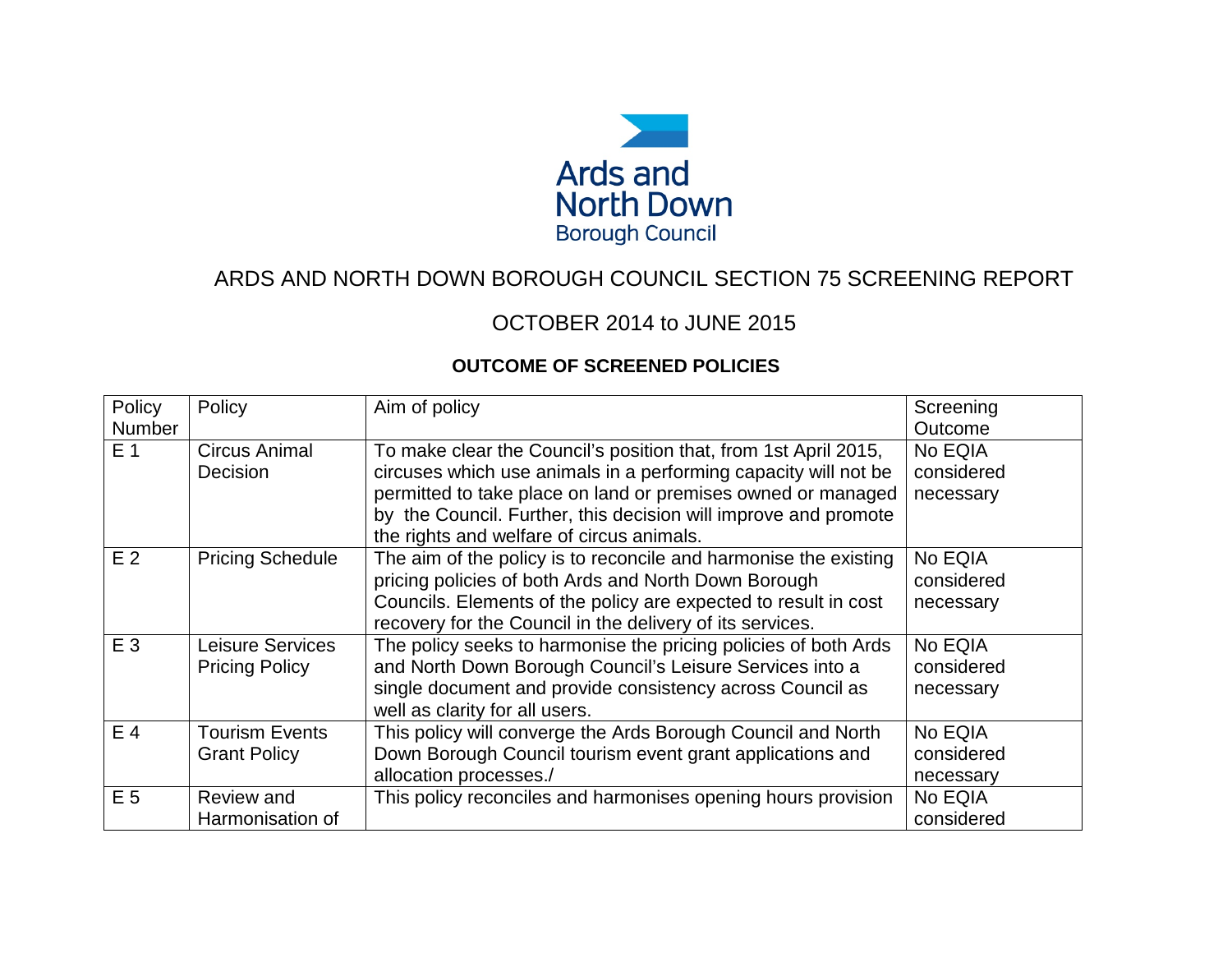|                | <b>Waste Centre</b><br><b>Opening Hours</b> |                                                                                                                                                                                                                                                                                                      | necessary                                     |
|----------------|---------------------------------------------|------------------------------------------------------------------------------------------------------------------------------------------------------------------------------------------------------------------------------------------------------------------------------------------------------|-----------------------------------------------|
| E <sub>6</sub> | <b>Office Relocation</b><br>Phase 1         | This policy is expected to lay the foundation, and act as a<br>framework, for the relocation of Council services throughout<br>the new Council area.                                                                                                                                                 | No EQIA<br>considered<br>necessary            |
| E 7            | <b>Licensing Policy</b>                     | This policy is to provide clarity and consistency in processing<br>licensing applications, as well as the monitoring and review<br>arrangements.<br>This policy aims to address variations in approach between the<br>two legacy Council's whilst ensuring compliance with relevant<br>legal duties. | No EQIA<br>considered<br>necessary            |
| E <sub>8</sub> | Regulatory<br>Enforcement<br>Policy         | This policy details the Council's criteria for the application of<br>enforcement actions during the exercising of the Council<br>regulatory responsibilities. It aims to ensure fairness and<br>proportionality in the exercise of the Council regulatory<br>functions                               | No EQIA<br>considered<br>necessary            |
| E 9            | <b>Disciplinary Policy</b>                  | This policy provide clarity for employees, managers and<br>Human Resources officers on the process which the Council<br>will use to deal with conduct and disciplinary issues                                                                                                                        | No EQIA<br>considered<br>necessary            |
| E 10           | Dog Control Policy                          | This policy provides clarify on how the Council will fulfil its<br>responsibilities under the statutes and detail the responsibilities<br>and rights of residents and dog owners                                                                                                                     | No EQIA<br>considered<br>necessary            |
| E 11           | <b>Grievance Policy</b>                     | This policy provides clarity for employees, managers and<br>Human Resources officers on the process which the Council<br>will use to address employment related grievance issues                                                                                                                     | No EQIA<br>considered<br>necessary            |
| $E$ 12         | <b>Burial Rules</b>                         | This policy harmonises the legacy Council rules and<br>procedures and provides clarity for residents and employees                                                                                                                                                                                   | No EQIA<br>considered<br>necessary            |
| E 13<br>E 14   | <b>Capability Policy</b>                    | This policy is required to ensure that the Council has in place<br>lawful, fair and effective arrangements so that each employee<br>is treated in a consistent manner should the policy require to<br>be invoked                                                                                     | No EQIA<br>considered<br>necessary<br>No EQIA |
|                | Sustainability and                          | This policy is to ensure the Council puts in place a procedure                                                                                                                                                                                                                                       |                                               |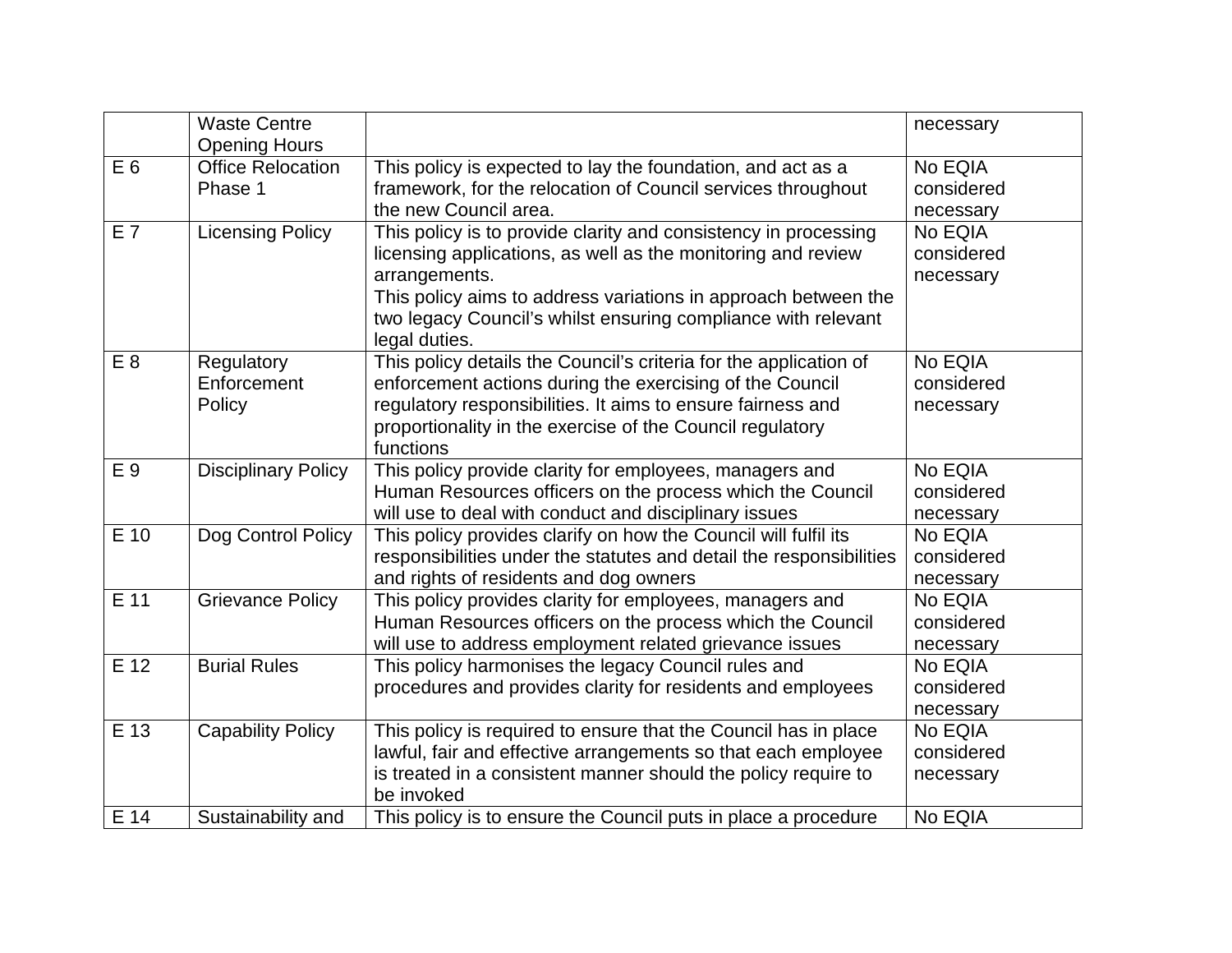|      | Environmental         | that demonstrates Council will carry out its responsibilities in a  | considered |
|------|-----------------------|---------------------------------------------------------------------|------------|
|      | Policy                | manner that minimises potential negative impact and                 | necessary  |
|      |                       | demonstrates how sustainable development will be integrated         |            |
|      |                       | across Council                                                      |            |
| E 15 | Corporate Plan        | This plan details the profile of the Borough, confirms the          | No EQIA    |
|      |                       | strategic role of Council, defines its mission, vision, core values | considered |
|      |                       | as well as outlining the Council's strategic priorities and         | necessary  |
|      |                       | corporate objectives                                                |            |
| E 16 | <b>Good Relations</b> | The purpose of the Good Relations Strategy is to meet the           | No EQIA    |
|      | Strategy and          | requirement from the Community Relations Unit (Office of the        | considered |
|      | <b>Action Plan</b>    | First Minister and Deputy First Minister) for participation in the  | necessary  |
|      |                       | Borough Council's Good Relations Programme.                         |            |
|      |                       | The Good Relations 2015-2018 Strategy and subsequent                |            |
|      |                       | annual Action Plan have been developed to reflect, as far as is     |            |
|      |                       | practical, the change in geographic boundaries. However, over       |            |
|      |                       | the course of the three year implementation of the strategy, the    |            |
|      |                       | annual Action Plan will be reviewed to reflect the emerging         |            |
|      |                       | Good Relations priorities within the Borough.                       |            |
| E 17 | Community             | This policy identifies the aims and objectives which underpin       | No EQIA    |
|      | Development           | community development practice that include: Organising and         | considered |
|      | <b>Grants</b>         | working together; Identifying community needs and aspirations;      | necessary  |
|      |                       | Influencing decisions which affect community life; Improving        |            |
|      |                       | the quality of life in communities and society in general.          |            |
|      |                       | The expected outcomes from the grant process are to assist          |            |
|      |                       | communities in their development through meeting these aims         |            |
|      |                       | and objectives                                                      |            |
| E 18 | Community             | Community Festivals are about participation, involvement,           | No EQIA    |
|      | <b>Festival Funds</b> | inclusion and the creation of a sense of identity and are           | considered |
|      | Grants                | important in contributing to the social well-being of a             | necessary  |
|      |                       | community.                                                          |            |
|      |                       | This policy sets out the general principles applying to ANDBC       |            |
|      |                       | administration of the Community Festival Fund.                      |            |
|      |                       |                                                                     |            |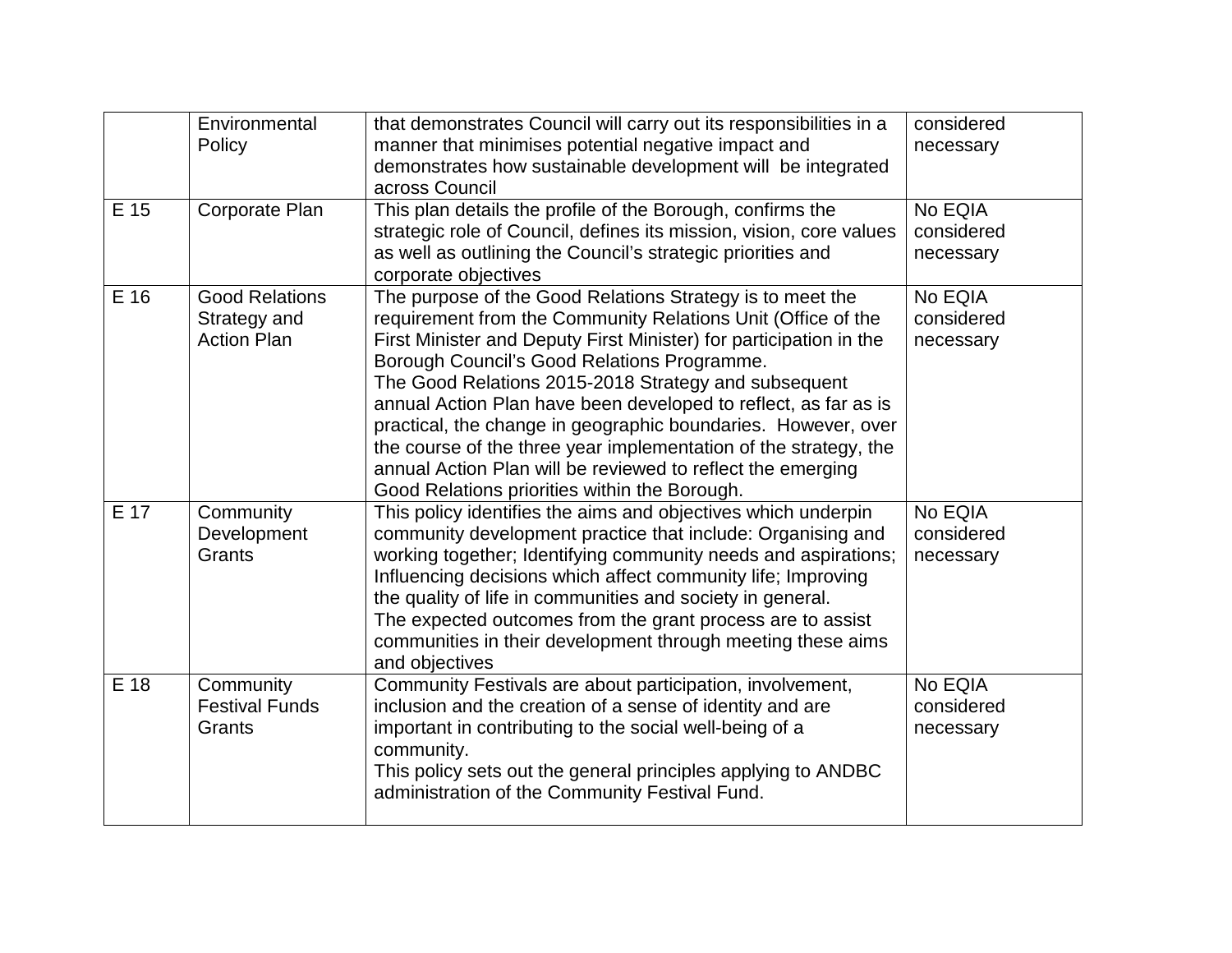| E 19 | <b>PCSP Strategy</b>                        | This strategy enables a planned approach to the development<br>of an Ards and North Down PCSP and associated projects<br>activities. It will facilitate the needs of the Borough and raise<br>confidence in policing through the development and delivery of<br>Ards and North Down PCSP Strategy 2015 - 2018 and the<br>development and delivery of an Ards and North Down PCSP<br>Action Plan for the period 2015 - 2017.                                                                                                                                                  | No EQIA<br>considered<br>necessary |
|------|---------------------------------------------|------------------------------------------------------------------------------------------------------------------------------------------------------------------------------------------------------------------------------------------------------------------------------------------------------------------------------------------------------------------------------------------------------------------------------------------------------------------------------------------------------------------------------------------------------------------------------|------------------------------------|
| E 20 | <b>Arts Grants</b>                          | This policy provides clarity on the availability and access<br>arrangements to the range of<br>Arts grants that: improve access to the arts; promote and<br>encourage artistic development and skills in the community;<br>encourage participation in the arts; support wellbeing through<br>creative activity and ensure quality arts experiences and best<br>practice                                                                                                                                                                                                      | No EQIA<br>considered<br>necessary |
| E 21 | Cultural<br><b>Expressions Policy</b>       | This policy provides detail of the support for a wide range of<br>local events including family fun days where they are<br>associated with community bonfires. Where bonfires are<br>associated with these local events and festivals, Council<br>support will be available where communities agree to core<br>conditions which aim to minimise the adverse impact on the<br>environment and on the community, will encourage family<br>participation, reduce anti-social elements and explore the<br>meaning of Protestant culture in more positive and productive<br>ways. | No EQIA<br>considered<br>necessary |
| E 24 | WW1<br>Commemorative<br><b>Tree</b>         | To organise the planting of a WW1 commemorative tree within<br>Castle Park that is appropriate to funding criteria and those it is<br>to commemorate                                                                                                                                                                                                                                                                                                                                                                                                                         | No EQIA<br>considered<br>necessary |
| E 25 | <b>Whistle Blowing</b><br>Policy            | This policy is to encourage employees to feel confident in<br>raising concerns and reassure them that they will be protected<br>from reprisals or victimisation for raising concerns in good faith<br>in accordance with this policy.                                                                                                                                                                                                                                                                                                                                        | No EQIA<br>considered<br>necessary |
| E 26 | <b>Anti Fraud Bribery</b><br>and Corruption | This policy confirms that the Council will not accept any level of<br>fraud, bribery or corruption and is committed to creating an                                                                                                                                                                                                                                                                                                                                                                                                                                           | No EQIA<br>considered              |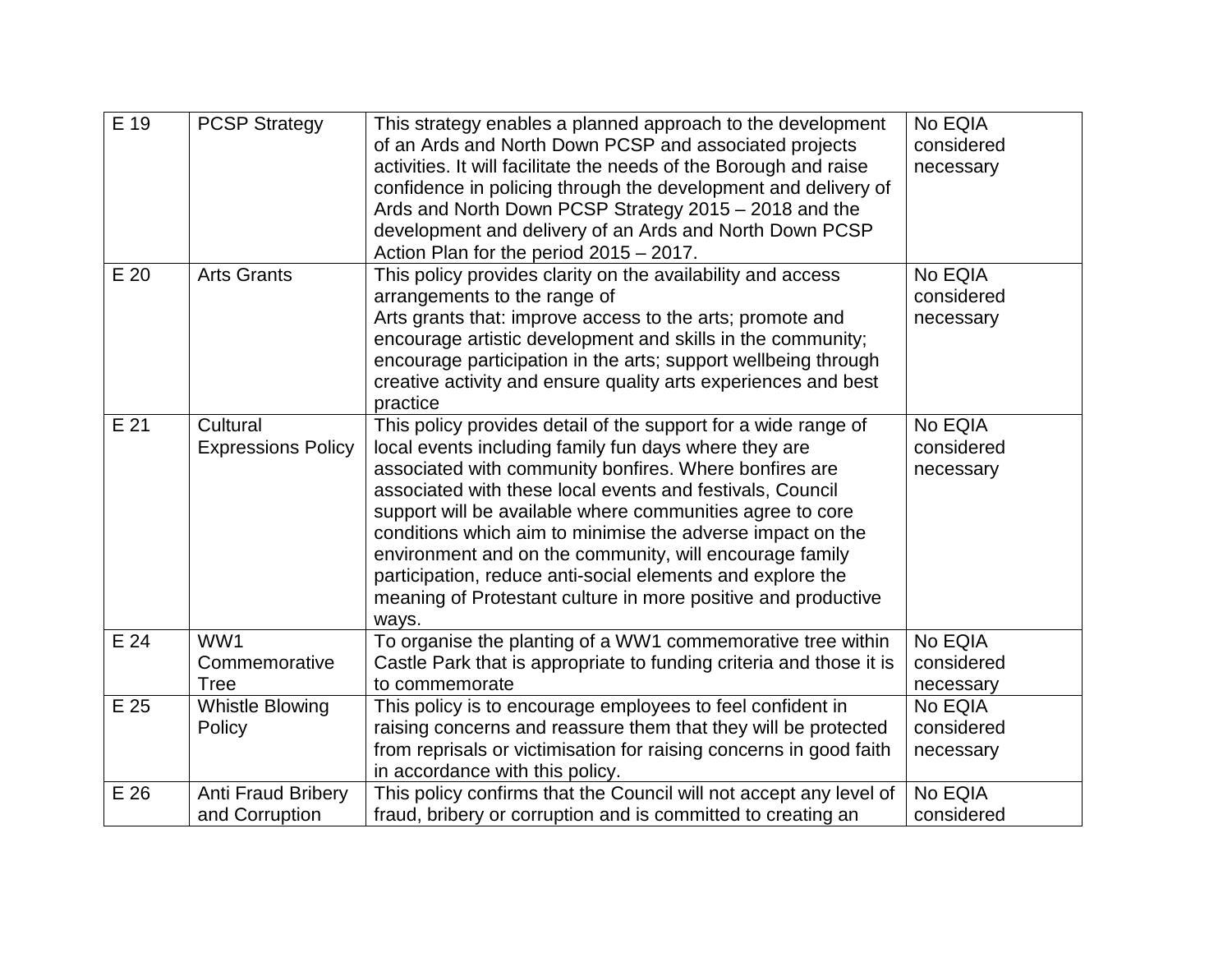|        | Policy                                                                       | environment that: minimises the risk of fraud, bribery or<br>corruption; promotes its early detection; safeguards whistle-<br>blowers; and effectively investigates and recovers, where<br>appropriate, any financial loss suffered.                                                                                                                                                                                                                                                                                                                                          | necessary                          |
|--------|------------------------------------------------------------------------------|-------------------------------------------------------------------------------------------------------------------------------------------------------------------------------------------------------------------------------------------------------------------------------------------------------------------------------------------------------------------------------------------------------------------------------------------------------------------------------------------------------------------------------------------------------------------------------|------------------------------------|
| E 27   | Lands and<br><b>Property Policy</b>                                          | This policy has been developed to ensure consistency across<br>Council when dealing with all policies, practices and<br>procedures relating to land and property that fall within the<br>scope of his policy.                                                                                                                                                                                                                                                                                                                                                                 | No EQIA<br>considered<br>necessary |
| $E$ 28 | Corporate<br>Complaints policy<br>and procedure                              | This policy is to enable the Council to effectively and<br>consistently handle complaints and enquiries. This formal<br>corporate complaints procedure provides clarity to officers and<br>the public on the standards of the Council service and how to<br>make a complaint. It also provides protection for the Council<br>should any challenge be made by a customer or resident to the<br>Ombudsman on how a complaint has been handled.<br>The policy details the range of methods an individual may use<br>in making a complaint.                                       | No EQIA<br>considered<br>necessary |
| E 29   | Freedom of the<br>Borough                                                    | This policy is to give clarification to Council on the application<br>of The Local Government (Transitional, Incidental,<br><b>Consequential and Supplemental Provisions) Regulations</b><br>(Northern Ireland) 2015 ("The Regulations") which states the<br>conditions under which persons shall be admitted to the<br>freedom of the borough.<br>It specifies the criteria set by the Council for conferring the<br>Freedom of the Borough Award and determines the maximum<br>number of Freedoms of the Borough per Council term (except<br>in exceptional circumstances). | No EQIA<br>considered<br>necessary |
| E 30   | <b>Hiring Agency</b><br><b>Workers: Line</b><br>Manager<br><b>Guidelines</b> | This policy provides guidance for Managers on the role of<br>Agency Workers for short term periods of employee absences<br>or for specific projects.                                                                                                                                                                                                                                                                                                                                                                                                                          | No EQIA<br>considered<br>necessary |